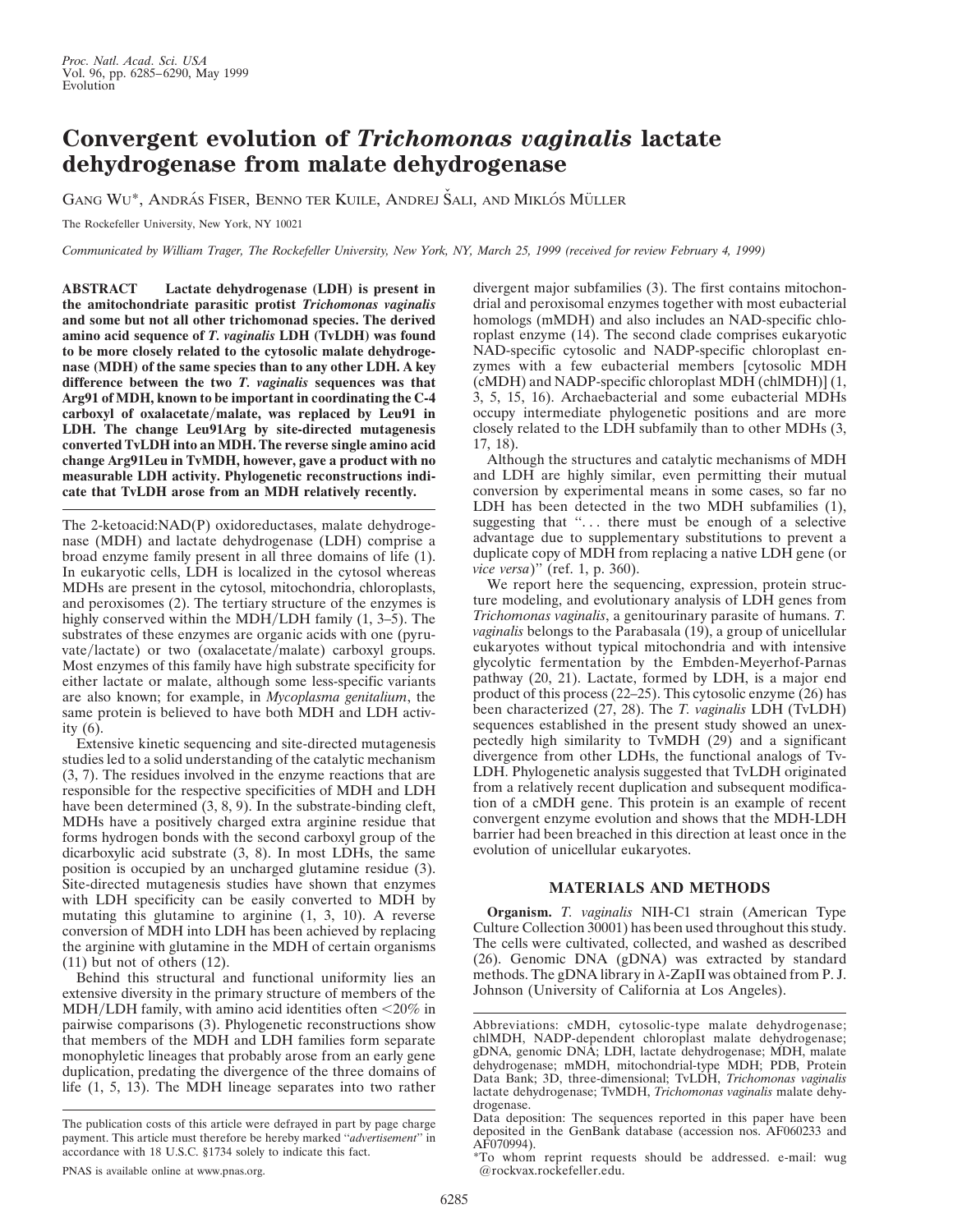**Numbering of Amino Acid Residues.** Numbering of amino acid residues is based on the derived sequence of TvLDH (29). Most authors use the numbering proposed in ref. 30; thus, for comparison, the corresponding numbers also are given, in square brackets.

**Cloning and Site-Directed Mutagenesis of LDH and MDH Genes.** A preparation highly enriched in LDH but also with MDH activity was obtained from *T. vaginalis* homogenates (29). SDS/PAGE revealed two closely spaced protein bands,  $\approx$ 37 kDa, with the upper band assumed to be TvLDH and the lower one TvMDH. The material was transferred electrophoretically to a nitrocellulose membrane. The bands were excised and subjected to *in situ* fragmentation. Several fragments were purified and sequenced by automatic Edman degradation.

Based on the peptide sequences obtained from the putative TvLDH band, two PCR primers [sense: codons 58–64, LDHP8 (5'-Y GGN GCN TTY CAR CAY Y-3']; antisense: codons 295-298, LDHM7 (5'-ACR TGD ATR TGN CCY TC-3')] were designed. With *T. vaginalis* gDNA as template, these primers consistently gave a 0.8-kbp PCR product. Several clones were isolated by screening the gDNA library with the use of this PCR product as a hybridization probe. A gene sequence determined earlier (29) was used to isolate a complete copy of the *TvMDH* gene.

ORFs corresponding to *TvLDH* and *TvMDH* were inserted into the expression vector pQE31 (Qiagen, Valencia, CA). This construct codes for six histidine residues adjacent to the amino terminus of the ORF. The constructs were transfected into *Escherichia coli* (XL1-Blue). The plasmids were isolated, were characterized by restriction fragment analysis and sequencing, and were retransfected into *E. coli* M15(pREP4).

The Quikchange Site-Directed mutagenesis system (Stratagene) was used to mutate selected codons in the *TvLDH* and *TvMDH* genes. The primers were used (*i*) to change L90 to R in TvLDH1: 5'-GCT TCA ATG CCA CGC AAG CCA GGT CAA GTT CGC-3' and 5'-GCG AAC TTG ACC TGG CTT GCG TGG CAT TGA AGC-3'; and (*ii*) to change R90 to L in TvMDH: 59-C GTT GGC TCA TTC CCA C*T*T AAG GAT GGC ATG GAC CG-3' and 5'- CG GTC CAT GCC ATC CTT AAG TGG GAA TGA GCC AAC G-3' (bold face italics denote the changed nucleotides). The same approach has been used to obtain further single or multiple mutations. The mutant plasmids were transfected into the same host as the wild-type genes, and their sequences were verified.

**Molecular Modeling.** Three-dimensional (3D) models of TvLDH1 and TvMDH were built by comparative protein structure modeling with the program MODELLER-5 (31, 32). The program is freely available to academic researchers at http://guitar.rockefeller.edu. The input consisted of the template structures and the alignment of the target sequence with these structures. The output, obtained without any user intervention, was a 3D model of the target with all nonhydrogen atoms. This model was derived by minimizing violations of many distance and dihedral angle restraints extracted from the template structures. The models calculated in this study passed the tests in the PROSAII (33) and PROCHECK (34) programs.

The closest template structure found with the SEQUENCE\_SEARCH command of MODELLER was Sus scrofa cMDH [Protein Data Bank (PDB), 4mdh], which shared 51 and 43% amino acid identity to the target TvMDH and TvLDH1 sequences, respectively. Unfortunately, the loop in 4mdh (Asp92–Leu100) that forms a considerable part of the active site cleft was not well defined by the crystallographic analysis (4), consistent with a poor PROSAII energy profile for the region. Also, conformation of the loop in 4mdh is different from that in other MDH; in particular, one of the two crucial Arg side chains, which presumably interacts with the substrate (7), has an unusual orientation and sticks out of the active site pocket. Thus, the loop was built by using MDH from *E. coli*

(35) (PDB 1emd; residues 76–98), and the remaining parts of the TvLDH and TvMDH sequences were built by using 4mdh (Fig. 1).

The citrate substrate analog in the 1emd structure was replaced with malate and lactate to obtain the TvMDH and TvLDH models in complex with their substrates, respectively. The models also included the NAD cofactor, inherited from the 4mdh template. The substrates and the cofactor were docked as rigid bodies mimicking the corresponding conformations and positions in the template structures as much as possible. Several restraints, in addition to those automatically derived by MODELLER, were imposed on the relative orientation of the substrates and the enzymes to incorporate previous knowledge about the substrate–enzyme interactions (4, 7–9). They were upper bound distance restraints of 3.5 Å on the following pairs of atoms: His186:NE1 and Malate:O2, Arg161:NH1 and Malate:O1A, Arg161:NH2 and Malate:O1B. The distance between the catalytic Asp158:OD2 and His186:NE2 also was not allowed to be  $>3.5$  Å.

**Phylogenetic Analysis.** The amino acid sequences initially were aligned manually with all known cMDH and selected chlMDH, mMDH, and LDH sequences with the ED program of the MUST package (36). Database accession numbers are listed in the legend to Fig. 1. The alignment was refined by considering known 3D structures of 2-ketoacid:NAD(P) oxidoreductases; specifically, gaps were placed outside secondary structure segments. Phylogenetic reconstruction of TvLDH, TvMDH, cMDH, and chlMDH sequences was done with a maximum likelihood method (PROTML) (37). The Jones-Taylor-Thorston model of amino acid substitutions was used (38). Local bootstrap proportions were determined with the RELL method (37).

**Expression of LDHs and MDHs.** *E. coli* M15 cells harboring the pQE31 plasmid were inoculated into 6 ml of LB broth containing 100  $\mu$ g·ml<sup>-1</sup> ampicillin and 25  $\mu$ g·ml<sup>-1</sup> kanamycin. Overnight cultures were transferred into 300 ml of the same medium and were grown at 37°C until an OD value of 0.9 at  $600$  nm was reached. Isopropyl- $\beta$ -D-thiogalactopyranoside was added to a final concentration of 200  $\mu$ M, and the cultures were further grown at 23–25°C for 15 hours. The expressed enzymes were isolated and purified by Ni–nitrilotriacetic acid resin chromatography according to the supplier's instructions (Qiagen).

**Enzyme Assays.** LDH and MDH activities were determined in the direction of keto acid reduction by monitoring the oxidation of NADH at 340 nm at 30°C. The standard reaction mixture contained 150  $\mu$ M NADH and 250  $\mu$ M substrate in 50 mM triethanolamine buffer (pH 7.6). In determining the substrate affinities, the keto-acid concentration was varied within the range of 5  $\mu$ M–9 mM, with NADH kept constant at 150  $\mu$ M, or the NADH concentration was varied in the range of 30  $\mu$ M–0.9 mM, with the keto-acid substrate kept constant at the optimal concentration determined for each enzyme (TvLDH, 2 mM pyruvate or 3 mM oxalacetate; TvMDH, 200  $\mu$ M oxalacetate; TvLDH-L91R, 2 mM pyruvate or 5 mM oxalacetate; TvMDH-R91L, 200  $\mu$ M oxalacetate). pH optima were determined at optimum NADH and substrate concentrations.  $K_m$  and  $V_{\text{max}}$  values of the enzymes were estimated from Lineweaver-Burk plots.

## **RESULTS**

**Derived Amino Acid Sequences.** Both *TvLDH1* and *TvLDH2* clones contained ORFs of 999 bp, corresponding to putative translation products of 333 amino acid residues (Fig. 1). The two ORFs shared an amino acid identity of 93.5%. All three peptides obtained from the upper protein band were present in these sequences, showing that the cloned genes were expressed. Southern blots revealed at least four additional copies of *TvLDH*, which were not sequenced (data not shown).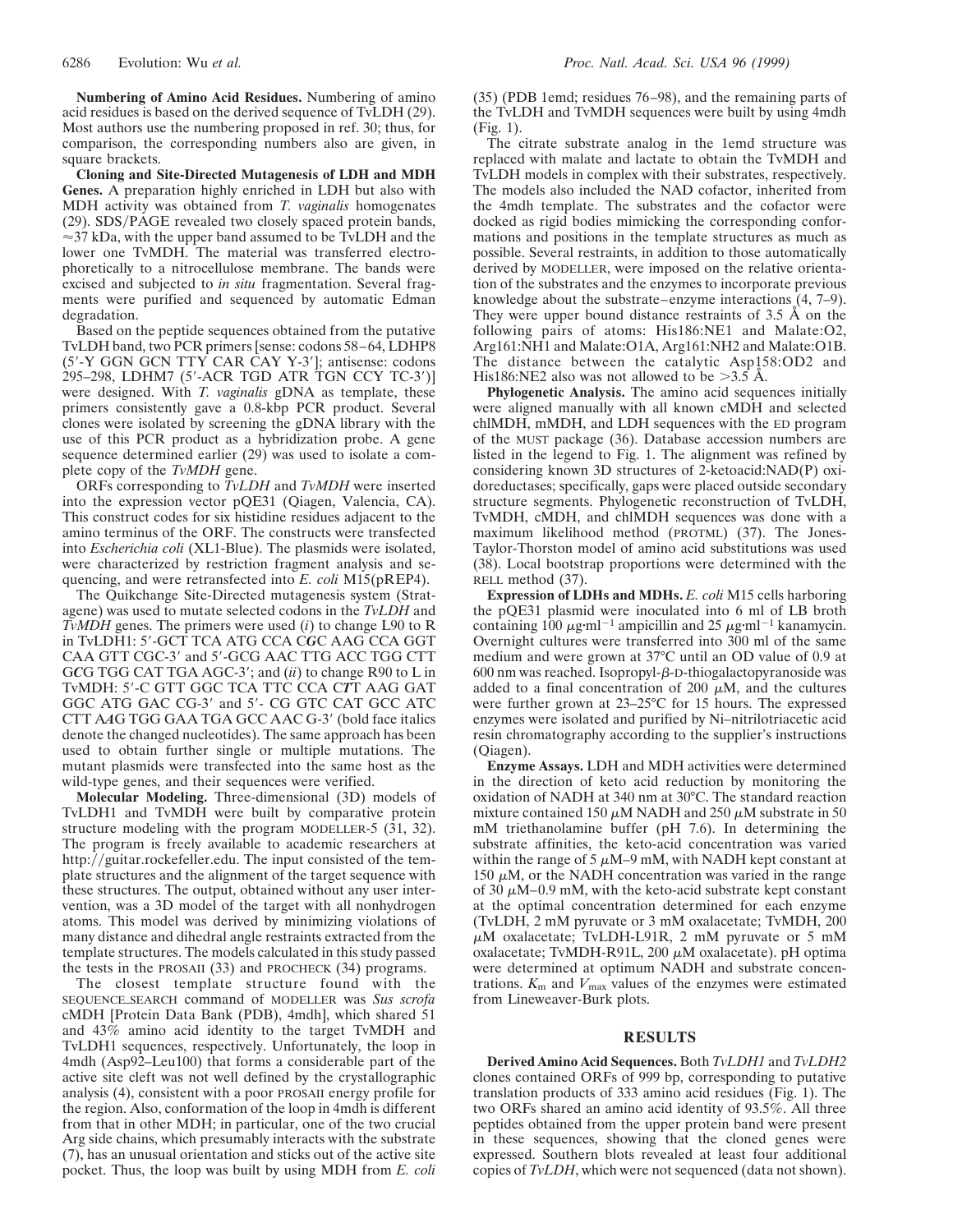

FIG. 1. Alignment of the derived amino acid sequences of TvLDH and TvMDH (29) with selected cytosolic-type and chloroplast MDHs, as well as with two mMDH and two LDH sequences. Numbering of residues is based on the TvLDH sequence. Amino terminal extensions were deleted from the sequences of *Flaveria trinervia* and *Zea mays* chlMDH and *S. scrofa* LDH (68, 27, and 14 residues, respectively). Red columns highlight positions with identical residues over all sequences. Green columns highlight positions with identical and conserved residues. A residue position was defined as conserved if at least 7 of the following 10 physicochemical properties were preserved, as defined by AMAS (39): hydrophobic, polar, small, proline, positive, negative, charged, tiny, aliphatic, and aromatic. The blanks correspond to gaps in the alignment. The arrows underneath the alignment indicate residues that have at least one atom within 5 Å of any substrate atom. The modeled secondary structure of the TvLDH sequence is shown below the alignment:  $\alpha$ -helices are marked with cylinders, and  $\beta$ -strands are marked with arrows. The structurally variable active site loop, modeled based on 1emd, is underlined. The plot was created by the program ALSCRIPT (40). Sequence (GenBank) and protein data bank accession numbers are as follows: (*i*) cMDH: *Arabidopsis thaliana*, AC000104; *Chlamydia trachomatis*, AE001311; *Echinococcus granulosus*, L08894 (Q04820); *G. lamblia*, AF076964; *Medicago sativa*, AF020272; *Mesembryanthemum crystallinum*, X96539; *Mus musculus*, P14152; *Mycobacterium leprae*, U15180; *Mycobacterium tuberculosis*, AL021006; *S. scrofa*, A32472 (PDB, 4mdhA); *Thermus aquaticus*, P10584 (PDB, 1bmdA); *T. vaginalis*, U38692; *Z. mays*, AF007581; (*ii*) chlMDH (NADP): *F. trinervia*, U22533; *Z. mays*, P15719; (*iii*) mMDH: *E. coli*, U04742 (PDB, 1emd); *S. scrofa*, 999617 (PDB, 1mld); (*iv*) LDH: *B. stearothermophilus*, M14788; *S. scrofa*, (PDB, 5ldh and 9ldbA). Structures evaluated but not included in the alignment are (*i*) mMDH: *S. scrofa* (PDB, 1mdlA); (*ii*) LDH: *Squalus acanthias* 1 (PDB, 1ldm), *Squalus acanthias* 2 (PDB, 3ldh); *M. musculus* (PDB,  $2ldx$ ).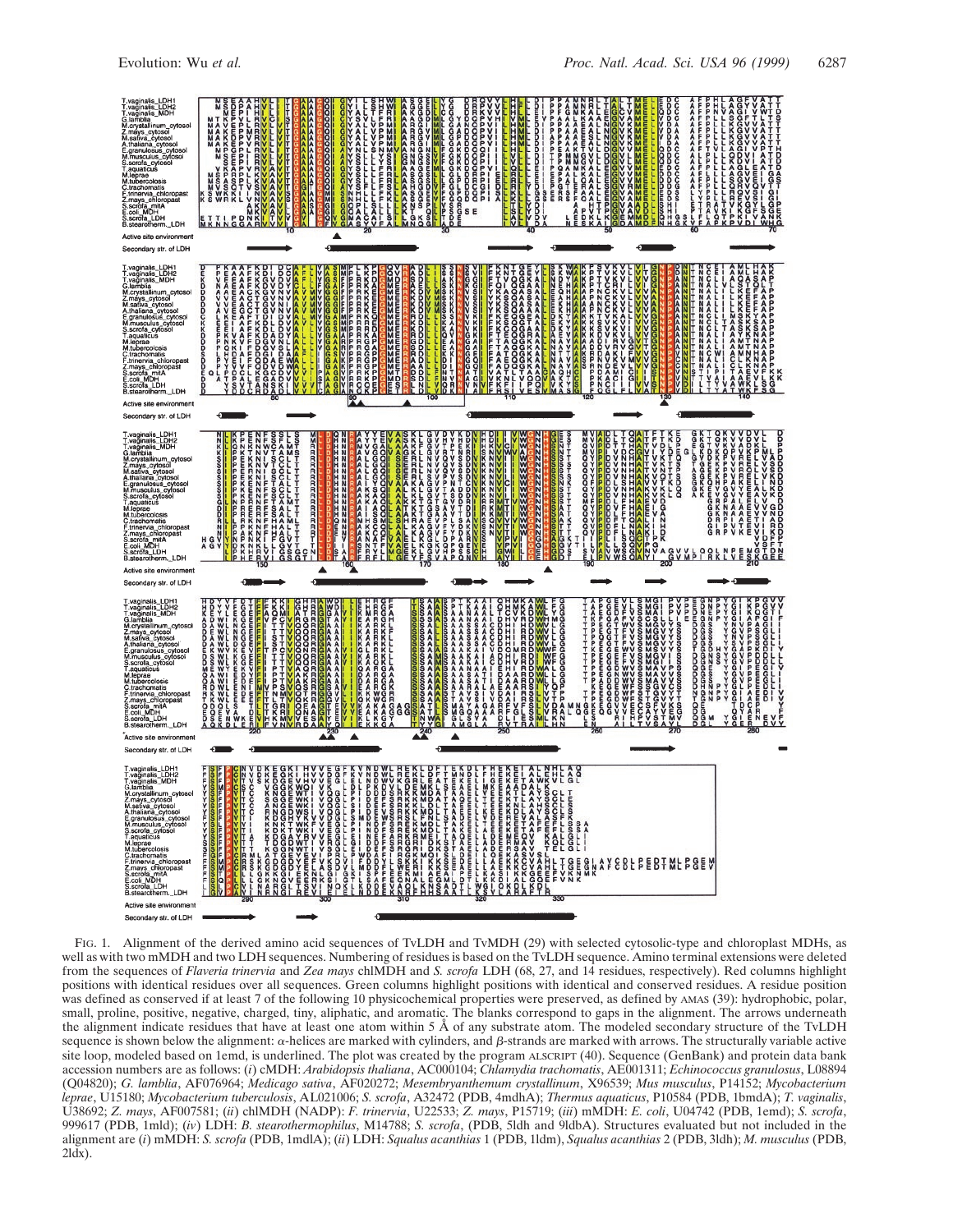The sequences of peptides from the lower protein band were present in the published sequence of *T. vaginalis* cMDH (29), confirming the identity of this band (results not shown).

The derived TvLDH1 and TvLDH2 amino acid sequences were, respectively, 49.2 and 49.5% identical (323 shared amino acid positions) to the TvMDH sequence. A crucial difference was noted in the mobile loop (residues 90–105), where Leu occupied the position of the critical Arg91 of TvMDH (Fig. 1). This residue also was seen in one of the peptides, showing that it was not a sequencing artifact.

**Alignment and Phylogenetic Reconstruction.** Alignment of TvLDH with NAD-specific cMDH sequences and NADPspecific chlMDH sequences required the insertion of only a few gaps (Fig. 1). Only 29% of all residues were unique to TvLDH1 and TvLDH2. The three *T. vaginalis* dehydrogenases shared single residue gaps after positions 31[47] and 212[218] and had a proline inserted at position 272[275A]. A fourresidue insertion was shared by all eukaryotic cMDH sequences at positions 201–204[209A-210B] whereas at positions 276[278A] and 292[294], the *T. vaginalis* sequences shared a one-residue insertion with some of the other sequences. The overall sequence identity of TvLDH to the 14 evaluated cMDH and chlMDH sequences was 33.5–44.5%. No other LDH was present in this enzyme subfamily. Alignment of TvLDH with mMDH sequences required the introduction of longer gaps in some regions. Typical LDH sequences from other organisms proved even more distant.

The alignment of the sequences in the cMDH and chlMDH group was analyzed with a maximum likelihood method. The reconstruction suggested that TvLDH and TvMDH shared a most recent common ancestor (Fig. 2). The high bootstrap proportion of the corresponding node suggests the robustness of this relationship. The only other available protist cMDH, that of *Giardia lamblia* (15), was the closest outgroup to the *T. vaginalis* sequences. The remaining sequences were distributed in several other groups that corresponded to defined biological entities: eubacteria, plant cytosolic enzymes, vertebrate cytosolic enzymes, and chloroplast enzymes. The only unexpected, but poorly supported, position was shown by cMDH of the cestode, *Echinococcus granulosus*, which was an outlier to the common ancestor of plant and vertebrate enzymes. The relationships among the latter were poorly defined.





FIG. 2. Phylogenetic reconstruction of cytosolic-type malate dehydrogenases with the maximum likelyhood method PROTML (37), showing the nested position of *T. vaginalis* lactate dehydrogenase within this enzyme subfamily. The tree was arbitrarily rooted with two chloroplast NADP-MDH sequences. Local bootstrap proportions are shown at the individual nodes.

**Molecular Modeling.** Several insights into the reasons for the differences in substrate specificity of the highly similar TvLDH and TvMDH were obtained by comparing the active site environments in their 3D models (Fig. 3). The most notable difference was the switch from Arg91[102] in TvMDH to Leu91 in TvLDH. This change is explained by the role of Arg91 that coordinates the carboxyl group of the malate substrate in MDHs (7, 8). A further significant difference was the change from Gly230[237] in TvMDH to Trp230 in TvLDH. This difference also was rationalized by the 3D models: A simultaneous presence of both Arg91 and Trp230 would create a steric clash. Thus, a change of Trp230 in the TvMDH structure to a smaller amino acid in TvLDH is necessary if similar backbone conformation is to be maintained. This feature is shared with other dehydrogenases of known structure. At position 230[237], the LDH structures generally have a large aromatic residue (Trp or Tyr) whereas the MDH structures always have Ser. In the 5-Å environment, there are two additional differences between TvMDH and TvLDH: Gly229Ala[236] and Ser239Thr[246]. These residues may play an important role in substrate recognition because they point directly to the variable parts of the two substrates. These amino acid mutations also can be understood with the aid of the models because they result in a more hydrophobic environment for the more hydrophobic lactate/pyruvate substrate.

**Expression Constructs.** Sequencing the constructs confirmed the identity of the inserted ORFs with the wild-type genes *Tvldh* and *Tvmdh*. The constructs were modified by introducing a heptamer His tag immediately downstream of the initiator ATG. Single nucleotide changes produced the desired amino acid replacements Leu91Arg in TvLDH and Arg91Leu in TvMDH. Sequencing of these mutated constructs verified that the planned replacements indeed occurred.

**Expression and Biochemical Characterization.** Total extracts of induced bacteria that carried the various constructs contained a high amount of the corresponding heterologous protein. The histidine-tagged recombinant TvLDH1 and TvMDH were purified by nickel-agarose affinity chromatography. Each purified enzyme corresponded to a single band on SDS/PAGE, with molecular masses of 37.5 kDa for TvLDH1 and 36.5 kDa for TvMDH, in good agreement with the sizes estimated from the derived amino acid sequences. The products had the expected substrate specificities (Table 1). The wild-type TvLDH also showed significant MDH activity with oxalacetate as substrate. The results confirm the identification of the two ORFs as *Tvldh* and *Tvmdh*. The single-point mutation of TvLDH, Leu91Arg, made it active with the oxalacetate substrate, although it markedly decreased its activity toward pyruvate. TvMDH, in contrast, exhibited no measurable activity with pyruvate. The reverse mutant, Arg91Leu, remained a less efficient MDH and did not acquire detectable activity with pyruvate (Table 1). Attempts were made to make TvMDH active against pyruvate by introducing additional point mutations, as suggested by comparison of the 3D models of the active site clefts (Fig. 3): Gly230Trp, Arg91Leu/Gly229Ala/Gly230Trp, Arg91Leu/Gly230Trp/ Ser239Thr, and Arg91Leu/Gly229Ala/Gly230Try/Ser239Thr. None of the mutants gained any LDH activity. MDH activity was somewhat increased in the Gly230Trp mutant whereas all others lost this activity (data not shown).

## **DISCUSSION**

Our studies revealed that LDH (27, 28) of the amitochondriate eukaryote *T. vaginalis* is exceptional among its functional analogs. The sequence of this enzyme is more closely related to the cMDH of the same species and to other members of the cMDH subfamily than to any other sequenced LDH. Phylogenetic reconstruction clearly included it in the cMDH clade and placed it outside of both the mMDH group and the family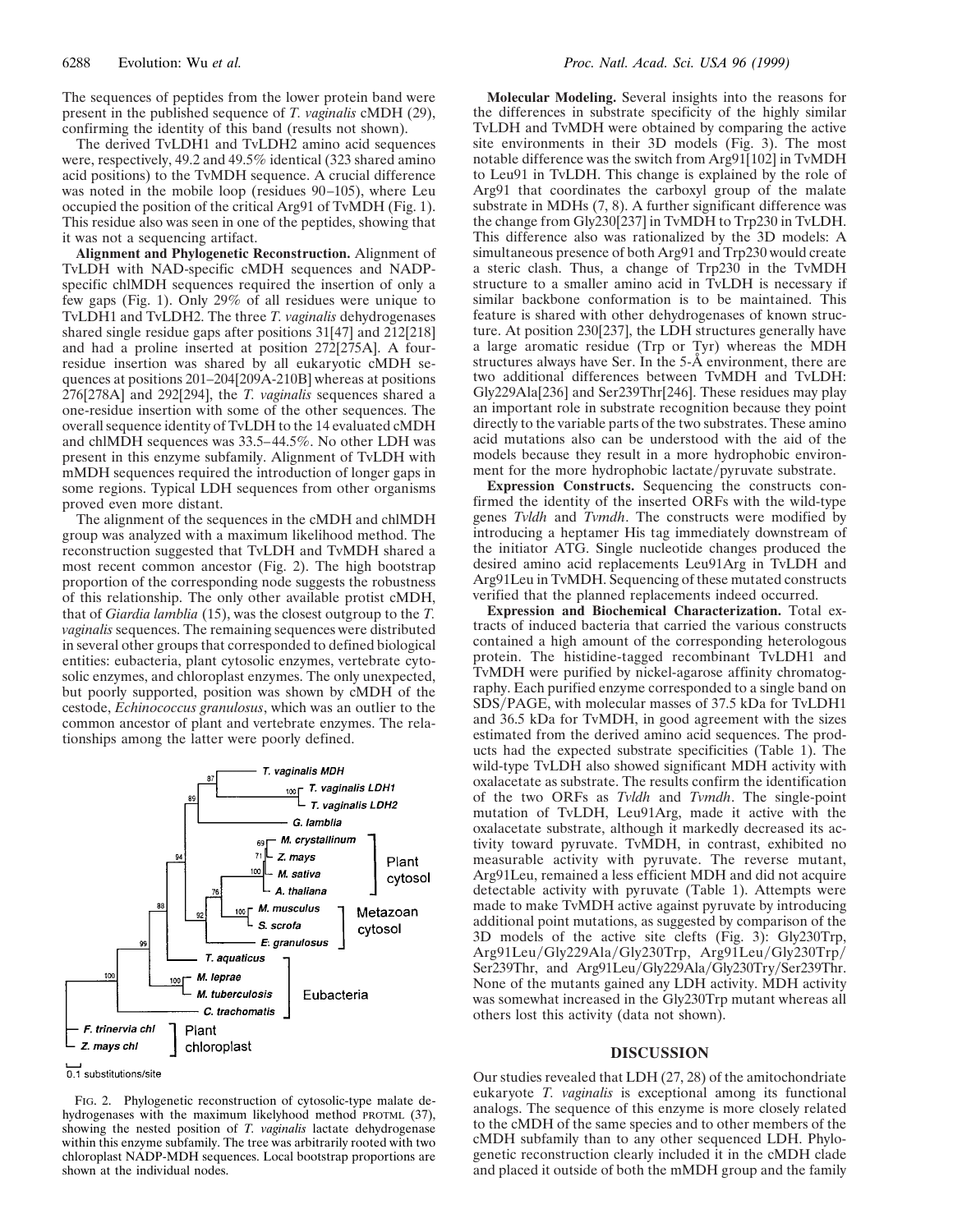

FIG. 3. Plots of the active site environments in the 3D models of *T. vaginalis* lactate (*A*) and malate (*B*) dehydrogenases. The active site environment includes all of the residues that have at least one atom within 5 Å of at least one substrate atom. The backbone is traced in gray. The conserved Arg161 and His186 residues, presumed to be crucial in catalysis, and the residues that differ in type between the two sequences are shown in the ball-and-stick representation. The substrate molecules are shown in green. The plots were drawn with the programs MOLSCRIPT (41) and RASTER3D (42).

containing all other known LDH molecules. The close relationship of TvLDH to cMDHs suggests that the gene duplication leading to this enzyme was independent from the primary separation of the MDH and LDH families of 2-ketoacid:NAD(P) oxidoreductases (1).

The high activity of the expressed TvLDH1 on oxalacetate is an unusual property for an LDH. For instance, *Bacillus stearothermophilus* LDH shows a 1,000-fold higher catalytic efficiency toward pyruvate than oxalacetate (10). This suggests that the second, independent invention of an LDH by convergent evolution, as seen in TvLDH, did not achieve the same substrate selectivity as did the first, more ancient divergence. A shift of specificity in TvLDH toward oxalacetate could be achieved easily by a single Leu91Arg substitution, not a surprising result in view of the effect of the similar Gln102Arg substitution produced by site-directed mutagenesis in other organisms (1, 10). That the reverse conversion could not be achieved by either a single Arg91Leu substitution or by multiple substitutions corresponding to differences in the active site clefts of the two enzymes probably reflects the

Table 1. Kinetic characterization of the enzymatic activities with oxalacetate and pyruvate of *T. vaginalis* cell extract and genes expressed in *E. coli*

|                  | Activity    |                          |                               |          |               |                            |
|------------------|-------------|--------------------------|-------------------------------|----------|---------------|----------------------------|
| Enzyme<br>sample | Oxalacetate |                          |                               | Pyruvate |               |                            |
|                  | рH          | $K_{\rm m}$ <sup>*</sup> | $V_{\text{max}}$ <sup>†</sup> | pH       | $K_{\rm m}$ * | $V_{\rm max}$ <sup>†</sup> |
| Homogenate       | 7.6         | 67                       | 23                            | 7.2      | 175           | 5                          |
| TvLDH1           | 5.9         | 40                       | 31                            | 6.1      | 45            | 400                        |
| Leu91Arg         | 6.3         | 425                      | 1,430                         | 6.1      | 85            | 123                        |
| <b>TvMDH</b>     | 7.6         | 33                       | 3,076                         | ND.      | ND            | <b>ND</b>                  |
| Arg91Leu         | 6.5         | 222                      | 400                           | ND       | ND            | ND                         |

ND, not detectable.

 $^* \mu M$ .

 $\dot{\tau}_{\mu}$ mol·min<sup>-1</sup>·mg protein<sup>-1</sup>.

weaker binding of the LDH substrate, pyruvate (7), and shows that other differences between the sequences of TvLDH and TvMDh are necessary for the switch in specificity.

The high similarity of LDH and MDH (29) in *T. vaginalis* indicates that this conversion occurred relatively recently, possibly in the parabasalid lineage. The nested position of *Tvldh* among the cMDHs suggests that the change occurred in the MDH to LDH direction. The available limited taxon sampling, especially the lack of published cMDH sequences for other protists, with the exception of *G. lamblia* MDH (15), prevented us from testing this evolutionary scenario. However, such close pairing of MDH and LDH molecules has not been noted in other organisms. In fact, phylogenetic reconstructions suggest that LDH and MDH separated in an early gene duplication, followed by functional diversification and divergent evolution (1, 5, 13).

The present results are of interest also in regard to the comparative biochemistry of the Parabasala. The few species of this group so far explored reveal significant metabolic differences. Lactate is formed also by other *Trichomonas* species (21) but not by a less closely related species, *Tritrichomonas foetus* from cattle, which has no LDH and produces succinate as a major reduced end product (43). These species belong to the two major suborders of the order Trichomonadida, Trichomonadina and Tritrichomonadina, respectively (19). A study of additional representatives of these groups will be necessary to test whether these metabolic differences are characteristic of the two suborders and, of more interest, to seek an answer to the question of whether LDH arose after the separation of the suborders or has been present already in their common ancestor and was lost in the Tritrichomonadina lineage. Enzymes of the monophyletic LDH subfamily, derived from an early gene duplication (1, 5, 13), are used widely by other organisms to reoxidize NADH and keep glycolysis flowing. Our data indicate that essentially the same mechanism was discovered independently and more recently by an ancestor of *Trichomonas* species.